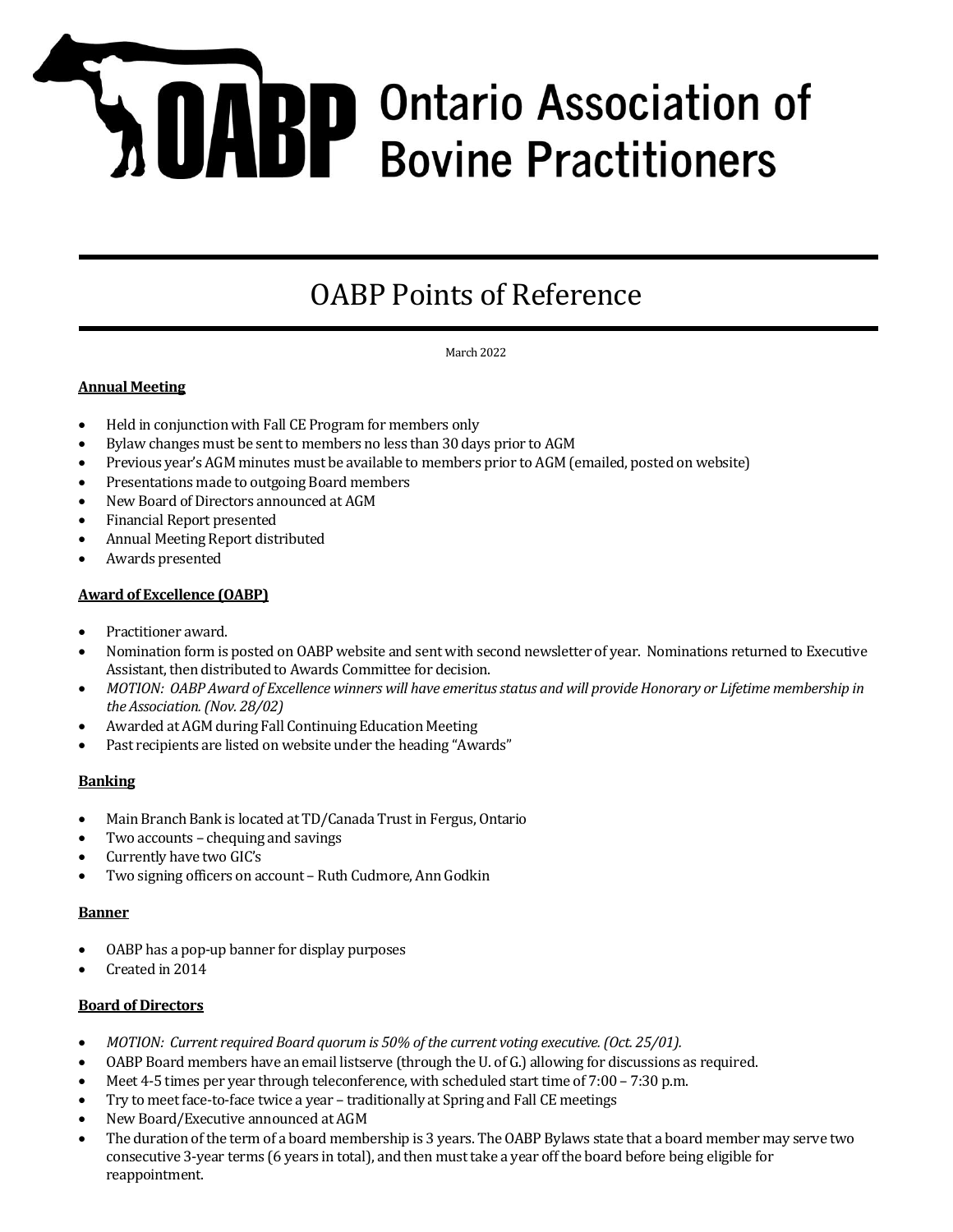- "2nd Vice" position established in 2009/2010 to provide consistency leading up to President role.
- A maximum of one OVC person and one industry person to be on the board, based on the position the board member held when elected to the board. (May 2019)

# **Bovine Education Trust**

- Established in 2009
- Officially "launched" at Spring CE meeting on April 15, 2010.

# **Canadian Association of Bovine Veterinarians**

- Established in 2007
- Executive members communicate by an email listserv (through U of G)
- OABP members are automatically members upon payment of yearly dues. CABV membership fee is included in OABP's membership fee. An annual payment of CABV's portion of the dues is made to CABV.
- *MOTION: Moved by B. MacNaughton, seconded by W. Johnson, that at least two of the three OABP Directors to CABV should be an OABP board member and that all three of the directors should be willing to attend all OABP Board meetings (even if not currently a member of the OABP board). Passed unanimously. (Sept. 12/07)*
- OABP Executive Members who have been CABV Presidents: Dr. Randy Graham (2010), Dr. Henry Ceelen (2014), Dr. Sherri Christie (2019)

# **Canadian Quality Milk (CQM)**

- This program was introduced to OABP by the Dairy Farmers of Ontario in 2010.
- CQM Training workshops were held in 2011

# **Continuing Education Meeting**

- Student registration fee for CE meeting: Grad student fees to be set at the same fee as the student fee. *MOTION: Include Graduate students in the student fee rate by Andrew, seconded by Rod. (June 16/05)*
- Registration No-Shows: Discussion took place on the matter of meeting participants who pre-pay for registration and then fail to show up.

*MOTION: By Randy G, seconded by Todd, that we indicate on the registration form that registrations are non-refundable except for medical reasons. Carried. (Dec. 4/03)*

- Spring CE Traditionally held each April.
- Fall CE Traditionally held each November, and includes OABP Annual General Meeting (AGM).
- CE's are held at a hotel in Guelph.
- Executive members do not pay registration fee to attend CE meetings.

# **Donations (In Memory)**

 Donations made in memory of passing of colleagues are to be personal donations of Board members and not an OABP donation. (May 1/03)

#### **Executive Assistant Remuneration**

- *MOTION by J. Hobson, seconded by P. Meadows that the Executive Assistant's salary be raised and in future to add cost-ofliving increase annually. Merit increase can occur based on committee performance evaluators. Passed unanimously. (Sept. 12/07)*
- Annual Review Salary increase implemented October 1 of each year. At this time, EA to meet with current President, Past President, and Treasurer to mutually review performance.

#### **Expenses (Board Member)**

 Any Board member, who travels more than 100 km total to attend a board meeting, or planned function on behalf of the Board, will be reimbursed for the total kilometers traveled at the current rate of reimbursement. (Dec. 4/03)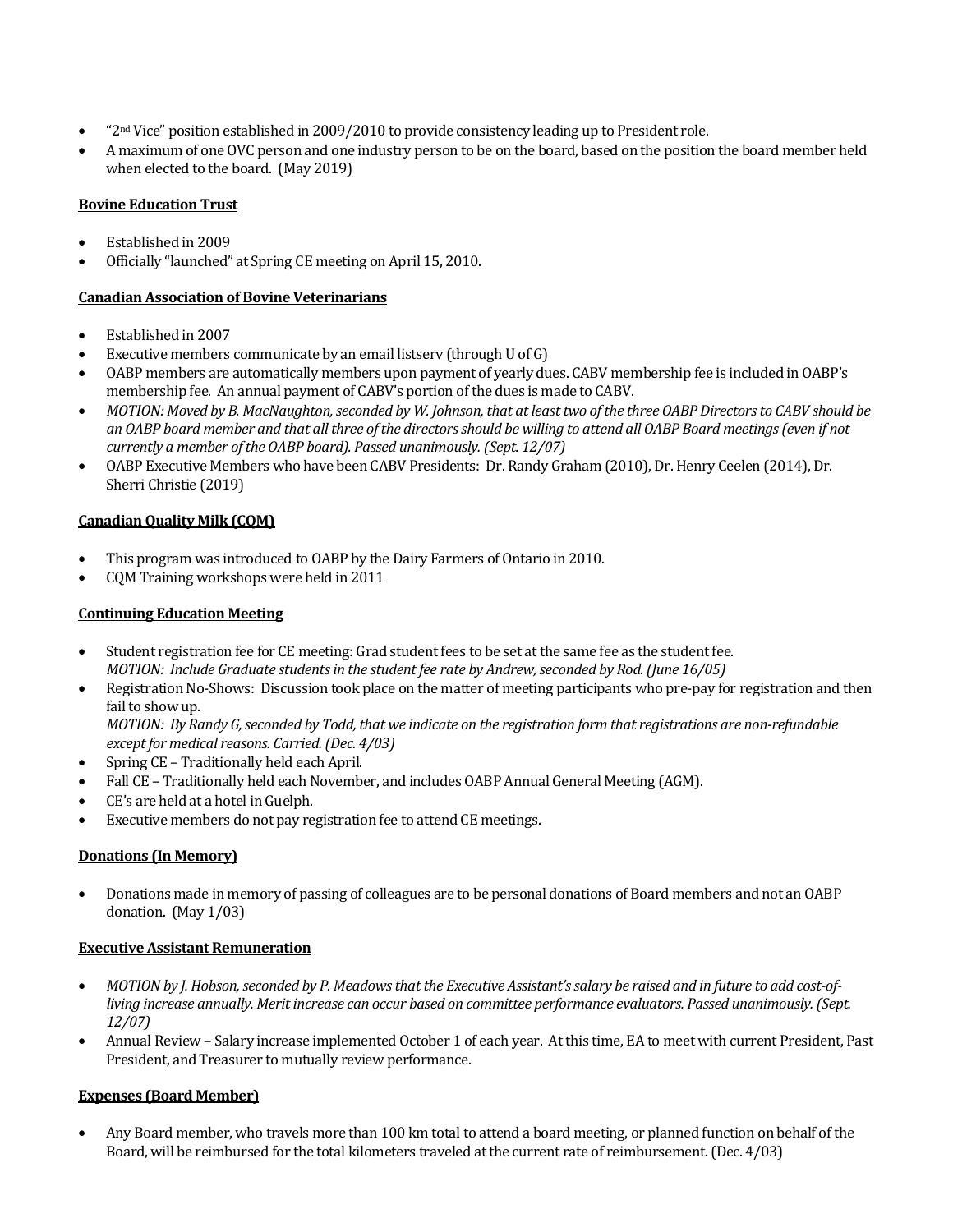- Mileage Policy:
	- Mileage paid for:
		- Transportation to Directors meeting
		- Special events and meetings on behalf of OABP
		- Where the distance traveled is greater than 100 km total round trip distance
		- As of April 2006 the member will be reimbursed \$0.47 per km
		- A signed and dated invoice/expense report stating the number of km is required for reimbursement.
- Hotel Accommodation Policy:
	- Accommodation is reimbursed for:
		- An OABP Director or representative requiring accommodation while working on behalf of OABP<br>Reimbursement to a maximum of \$150 Cdn per night
		- Reimbursement to a maximum of \$150 Cdn per night
		- A valid receipt is required for reimbursement.

#### **Financial Review / Fiscal Year**

- Fiscal year end is September 30. All fiscal year expenses need to be forwarded to Executive Assistant prior to this date.
- Ward & Uptigrove in Listowel has agreed to provide an annual financial review at no charge. It was agreed to offer W&U free exhibit space at OABP's spring and fall CE meetings in lieu.

# **History**

- OABP was established in 1979
- 30th anniversary was recognized in 2009

#### **Hotel Accommodation**

- Accommodation is reimbursed for:
	- An OABP Director or representative requiring accommodation while working on behalf of OABP
	- Reimbursement to a maximum of \$150 Cdn per night
	- A valid receipt is required for reimbursement.

#### **Industry "Roadshow" Update**

- In 2019, OABP took on the lead role for this meeting held in early December. This involves four meetings across the province with speakers from OVC, Lactanet, DFO, and OMAFRA. OABP's responsibility is to coordinate logisitics.
- It was agreed that organization of the meeting is the responsibility of OABP's 2nd Vice President.

#### **Insurance**

- Initially purchased in 2011
- Coverage includes two policies: Commercial General Liability (CGL) and Directors & Officers (D&O)
- Renewed on an annual basis

#### **Listserv (Executive and Membership)**

- OABP Executive members have an email Listserv (through the U. of G.) allowing for discussions as required. The listserv name is "OABPEXEC-L Listserv".
- A second listserv (also through the U. of G.) is available for all OABP members. Listserv name is "OABP-1 Listserv".
- OABP's Executive Assistant maintains both lists.
- A "Listserv Etiquette" document has been prepared and is posted on the OABP website.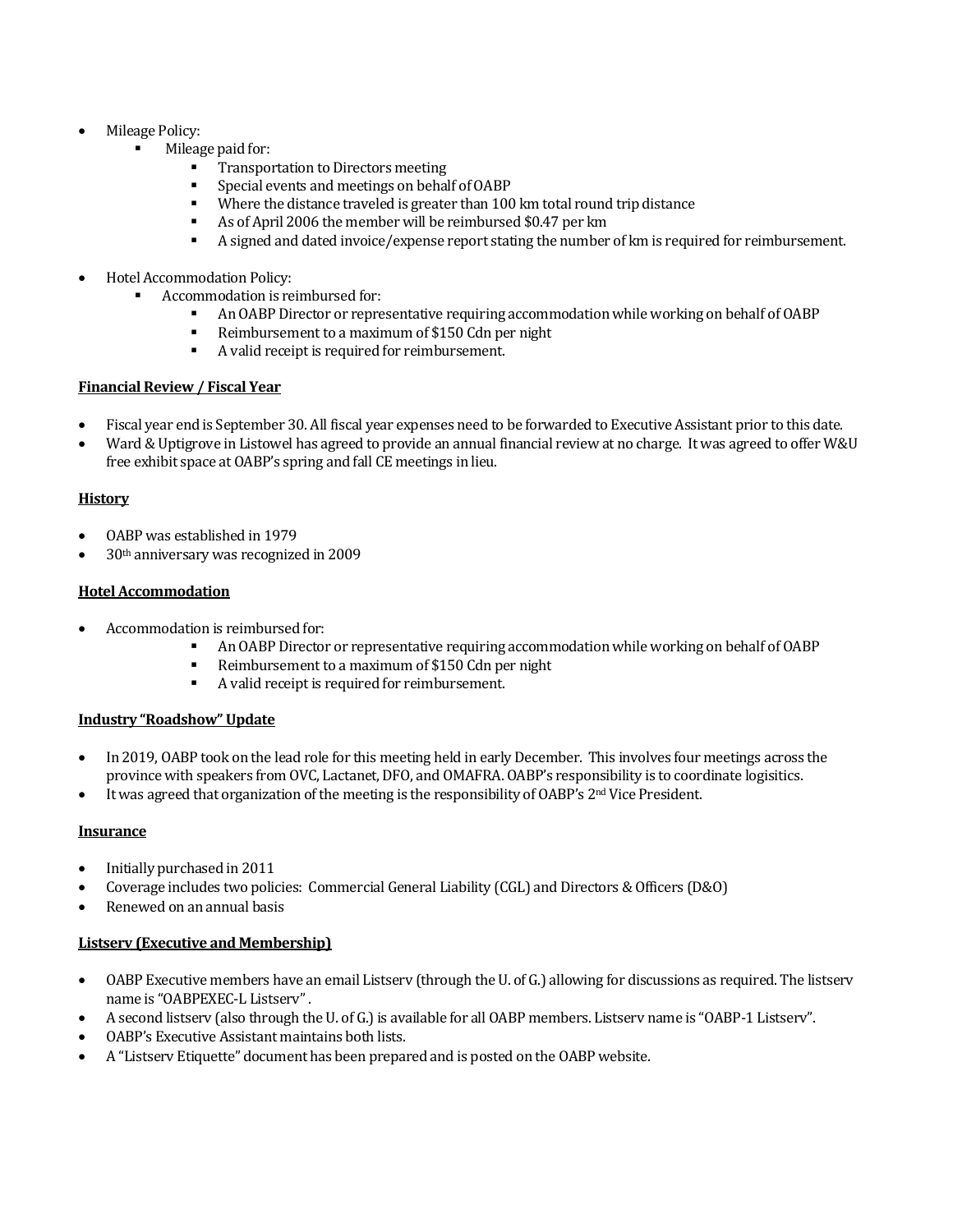#### **Logo**

- OABP's Logo was established in 2003 through a membership choice contest.
- Members voted for favourite logo from a choice of several.
- Members who chose the logo receiving most votes were eligible for a draw.
- Winner received a free one-year membership was chosen from those who chose the logo with the most votes and received.

#### **Membership**

- Traditionally have over 200 members.
- Membership fee if \$100 annually and based on the calendar year (January to December)
- Membership fee includes \$50 membership to CABV, which is then forwarded to CABV annually.
- Membership fees are due April 1.
- Graduating students from OVC to receive one-year complimentary membership upon graduation.
- Membership list is strictly confidential list is not distributed for commercial purposes.
- Industry/organization announcements for educational purposes only will be distributed upon approval of Executive. Organization to provide stamped envelopes to E.A. who will then affix mailing label and mail
- Have email/broadcast fax capabilities to advise members of meetings/issues/updates as required.
- Motioned that the OABP mailing list not be offered for rent, however, that for-profit commercial inserts to the regular newsletters be allowed for a fee to be determined and or coverage of additional mailing charges. If a not-for-profit organization requests space/inserts in regular newsletters, charging a fee would be at the discretion of the newsletter committee, which would at least be the coverage of any additional mailing costs incurred. (Oct. 24/01)
- A membership survey was completed in 2009.
- A "Retired" member category was introduced. A small yearly fee is charged primarily to cover communication costs.
- Promotional membership mailings (membership recruitment drive) is traditionally done every two to three years during the summer months.
- Executive discussed regarding requests from outside, non-veterinary personnel/organizations to be considered as some form of associate membership status and receive regular mailings. Executive agreed that only veterinarians should be considered for OABP membership. (Oct. 24/01)

#### **Mileage Policy**

- Mileage paid for:
	- Transportation to Directors meeting
	- Special events and meetings on behalf of OABP
	- Where the distance traveled is greater than 100 km total round trip distance
	- As of April 2006 the member will be reimbursed \$0.47 per km
	- A signed and dated invoice/expense report stating the number of km is required for reimbursement.

#### **Mission Statement**

The following is OABP's Mission Statement:

*The OABP is a voluntary association that strives to represent the interests of veterinarians working in all aspects of the dairy, beef and veal cattle industries.*

*The mission of the OABP is to promote the role of the veterinarian as an essential component of a successful cattle industry; one that efficiently and humanely produces safe food in Ontario.*

*The organization provides a forum for bovine practitioners to interact formally and informally with agricultural, industrial, and academic colleagues within and outside the profession. The OABP organizes technical, professional and issue-oriented continuing education for its members. Additionally, through OABP, veterinarians associated with the cattle industry are represented in industry, professional and stakeholder policy and technical discussions.*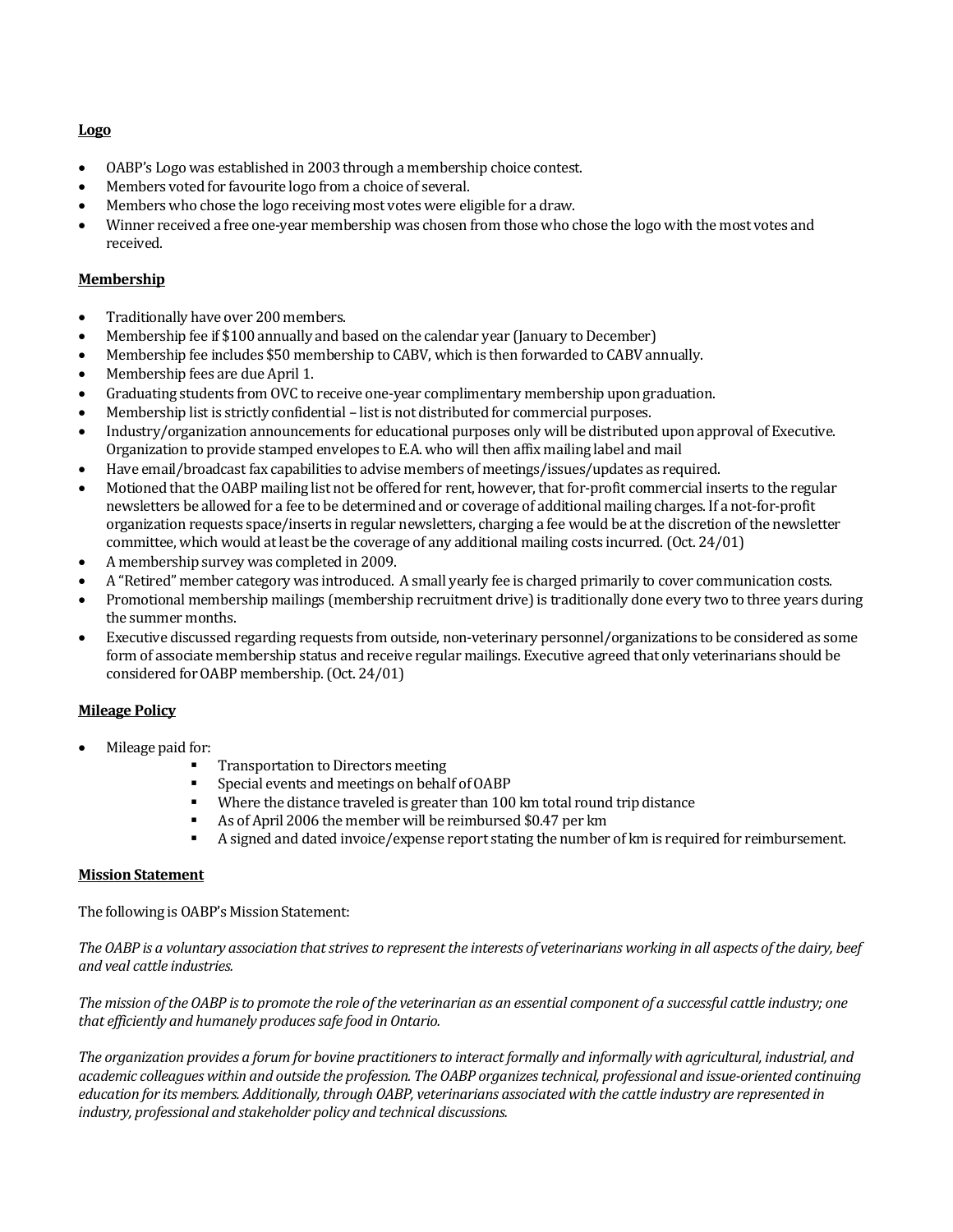#### **Newsletter**

- Sent 4 times per year: March, June, September, December.
- Board member volunteers to take on "Newsletter Editor" position. Coordinates content. Draft articles then forwarded to Executive Assistant for formatting and distribution via electronic mail (with some snail mail).
- Commercial advertisement placements began in 2010.

#### **OABP Standing Committees**

"Internal" Board committees updated annually within new Executive/Directors.

#### **Office Equipment**

- Office equipment in Executive Assistant's home office.
- OABP currently owns an HP Laptop, and Brother printer/fax machine.

#### **OMAFRA Representation on Board**

 R. Graham felt the representation from various organizations is a benefit. *MOTION: Moved that a member of the OMAFRA Animal Health group attend board meetings as an ex officio as a liaison nonvoting position (Sept. 29/05).*

#### **Ontario Livestock and Poultry Committee**

 Originally a "full" member of the committee, in 2011 OABP decided to maintain a "Communications" membership only. OABP will received disease alerts and the e-newsletter electronically.

#### **OVC Food Animal Club**

- An OVC student representative sits on the OABP Board. Students choose their representative.
- The student's email address is included on the Executive listserv.
- MOTION by B. Sutherland, seconded by T. Duffield that any extra proceedings left over from the CE meetings be distributed, free of charge, to the OVC Food Animal Club. Ruth would hold onto the extra copies for a period of 2-3 months to handle any purchase request and then give the remainder to the Club. (May 1/03)

#### **Presidents**

A complete list of OABP Presidents is located on the OABP website.

#### **Quorum**

Current required quorum is 50% of the current voting board members. (Oct. 25/01)

# **Student Award (OABP)**

- This award is presented annually to a student in the graduating class of the Ontario Veterinary College who has demonstrated proficiency in the area of bovine herd health management and an interest in bovine practice.
- Presented by board member in June at graduation.
- Monetary award. Money is donated by OABP. Amount was initially \$250, then \$500. In 2010, it was increased to \$750. In 2016, the amount was raised to \$1,000.
- Past Recipents:

| 2001 – Dr. Steven Hendrick | 2010 – Dr. Cynthia Miltenburg | 2019 – Dr. Christina Lyn  |
|----------------------------|-------------------------------|---------------------------|
| 2002 – Not known           | 2011 – Dr. Kellie Libera      | 2020 – Sarah Nicole Alsop |
| 2003 – Dr. Greg Stevenson  | 2012 – Thomas Veens           | 2021 – Rachel Budd        |
| 2004 – Dr. Heather Aitken  | 2013 – Dr. Jennifer Megans    |                           |
| 2005 – Dr. Kelly Barratt   | 2014 – Dr. Dave Renaud        |                           |